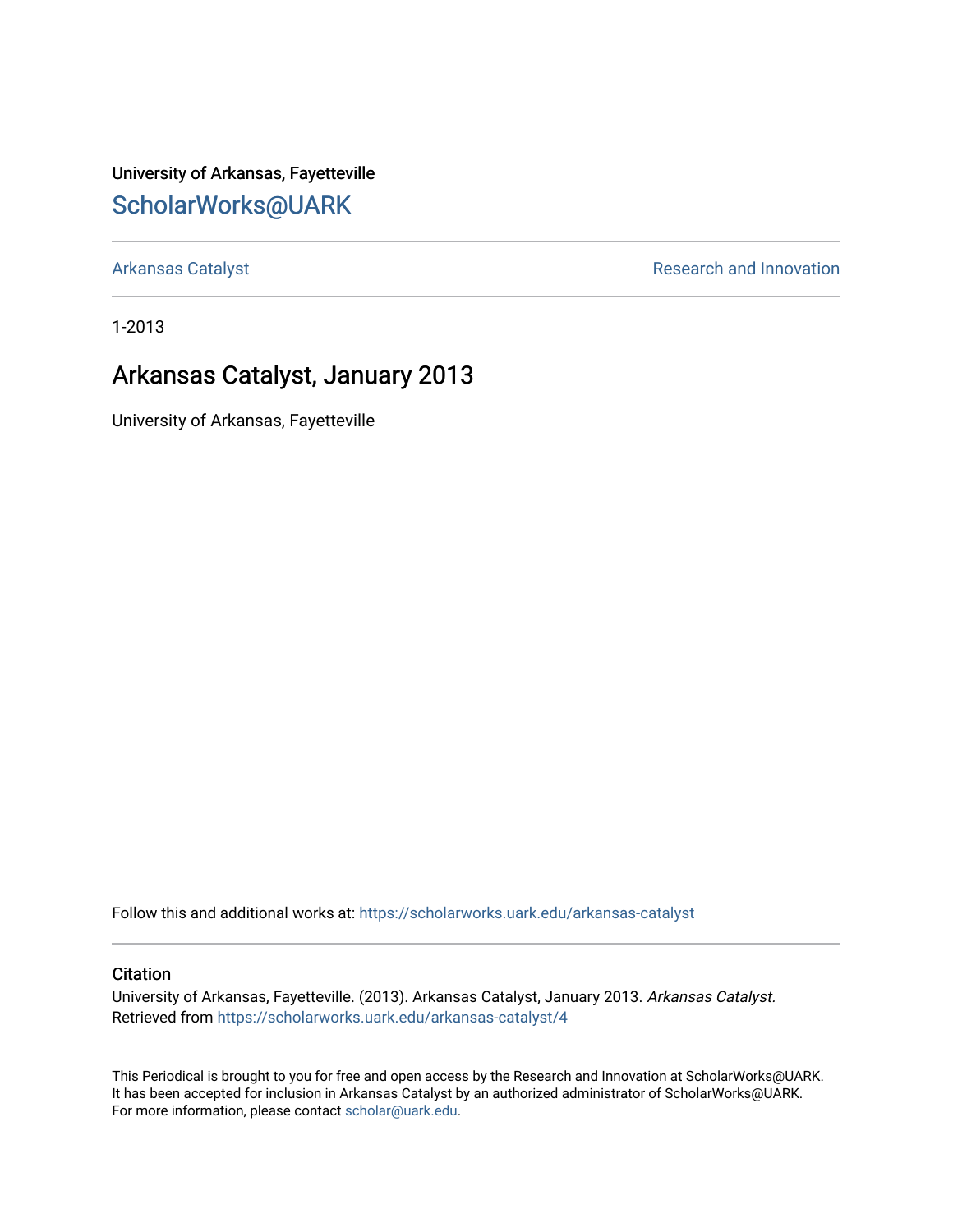

## UA Faculty to Speak at Symposium



Alan Mantooth, distinguished professor of electrical engineering

Two University of Arkansas engineering professors will present their research at the inaugural SEC Symposium, scheduled for Feb. 10-12 in Atlanta. The symposium is intended to address significant scholarly issues across the range of disciplines represented by the Southeastern Conference's 14 member universities.

This year's event will focus on research and development efforts in the renewable energy areas of bioenergy, solar energy and wind energy and will display research results and findings among each SEC institution.

Alan Mantooth, a distinguished professor of electrical engineering at U of A, is a fellow of the Institute for Electrical and Electronics Engineers and in November was elected vice president of the institute's Power Electronic Society. His talk is titled "Energy Delivery in the Smart Grid Era." Mantooth serves as the executive director for three power electronic/power system centers, including the university's National Center for Reliable Electric Power Transmission. The conference's presenters "will focus on what we see as the coming technologies and changes that the average individual will see in our power grid over the next five to 10 years," he said.

D. Keith Roper, an associate professor of chemical engineering, is currently serving as program director in the National Science Foundation's Engineering and Education and Centers Division. He is the assistant director of the microelectronics/photonics graduate program at the U of A. His research integrates electromagnetics and transport in nano/bio-metamaterials for applications in environment, sustainable energy, national security, and health. "I am honored to be included among those who have been invited to participate in this unique opportunity, and look forward to a conversation about renewable energy opportunities in the SEC," Roper said.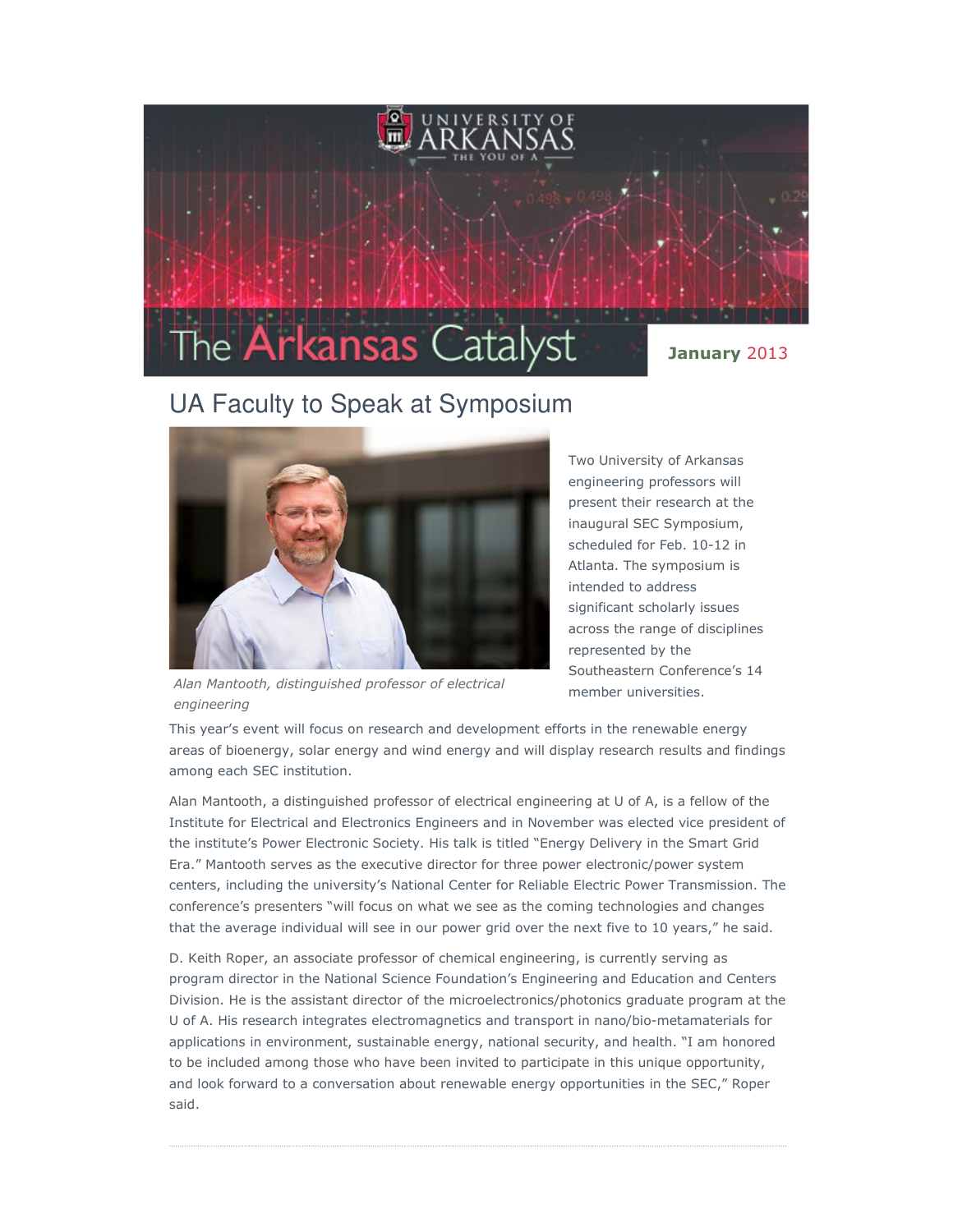## New Policy Will Strengthen Research Centers



James Rankin

The University of Arkansas has established a policy intended to strengthen academic research centers and institutes on the Fayetteville campus.

Under the policy, all university centers will be subject to an evaluation every five years.

The document also establishes a funding system that will assist centers with financial support.

"Centers and institutes at the University of Arkansas were established to provide research and service to the campus, region, state and nation," said Jim Rankin, vice provost for research and economic development. "This policy allows the campus research centers and institutes to realize their potential for strengthening the university's overall educational mission."

To increase the accountability of centers, the office of the vice provost for research and economic development will conduct a review of the center every five years. The review is needed to ensure the viability and need for continuation of the center.

Centers are expected to secure their own funding to maintain their viability. The sources include grants and contracts, charitable gifts, internal awards and internal sources. The policy addresses one source of internal funding: research incentive funds, which are collected through indirect costs reimbursed on a sponsored grant or contract. Under the policy, each center's research incentive fund account will receive 20 percent of the indirect costs reimbursed to the university on each grant or contract.

#### IN THIS ISSUE

UA Faculty to Speak at Symposium

New Policy Will Strengthen Research Centers

Study Analyzes Response to Rule

Breaking Ground in Slime Mold Research

#### IN OTHER NEWS

Studies Examine Walmart's Sustainability Journey

RazorVue Reveals Benefits of Toolkit for Gas Producers

Arkansas Research and Technology Park Helps City Earn Award

#### HELPFUL LINKS

The Arkansas Catalyst Sign up for Listserv information on the six interdisciplinary research strengths at the University of Arkansas: health, energy and environment, nanoscience and engineering, supply chain logistics and transportation, food safety, and American art, architecture and the humanities.

#### GRANT AWARD WINNERS

The following is a sampling of grants awarded to faculty in January, with the principal investigator, the award amount and the sponsor. An asterisk (\*) indicates the continuation of a previous award.

- Michael Lehmann, \$260,530, National Institutes of Health - Colin Heyes, \$260,000,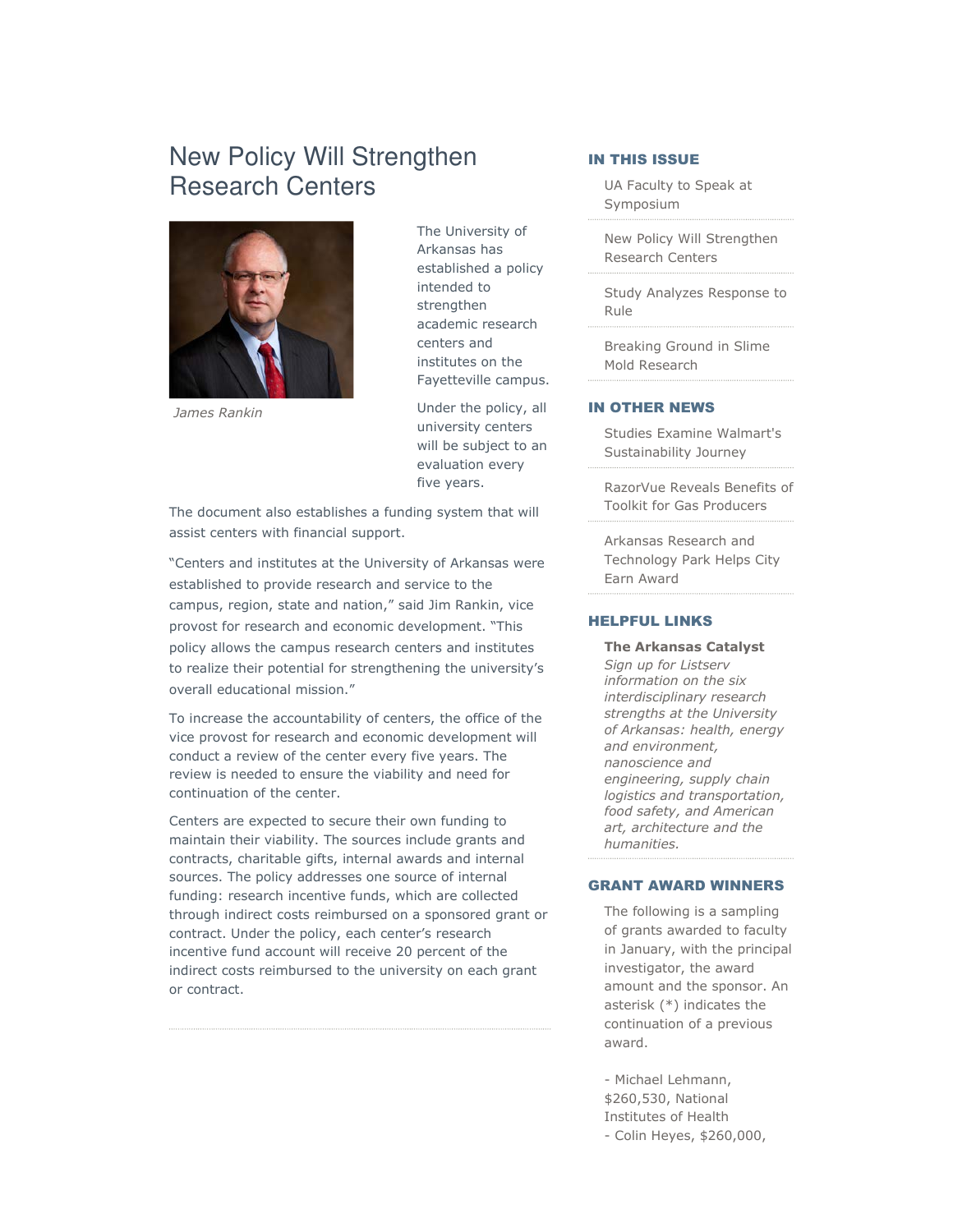## Study Analyzes Response to Rule



Joanna T. Campbell, University of Arkansas

Joanna T. Campbell, a management professor at the University of Arkansas, and her colleagues, conclude in a published study that federal regulation established in the wake of the 2008 financial crisis improved shareholder value before a federal appeals court struck it down.

The so-called proxy access rule, implemented by the federal Securities and Exchange Commission in the summer of 2010, would have empowered shareholders to more directly affect the composition of a company's board.

"Our findings consistently show that the rule benefited shareholders, especially for firms with lower board independence or greater CEO control," said Campbell, who was the lead author on the study.

Learn More

# Breaking Ground in Slime Mold Research



Laura Walker, University of Arkansas

From the first time she saw pictures of slime molds, Laura Walker was immediately intrigued.

National Science Foundation - Alan Mantooth, \$119,957, Honeywell Federal Manufacturing and Technologies LLC - Alan Mantooth, \$79,119, Honeywell Federal Manufacturing and Technologies LLC - Rajiv Sabherwal, \$33,600, Institute of Electrical and Electronic Engineers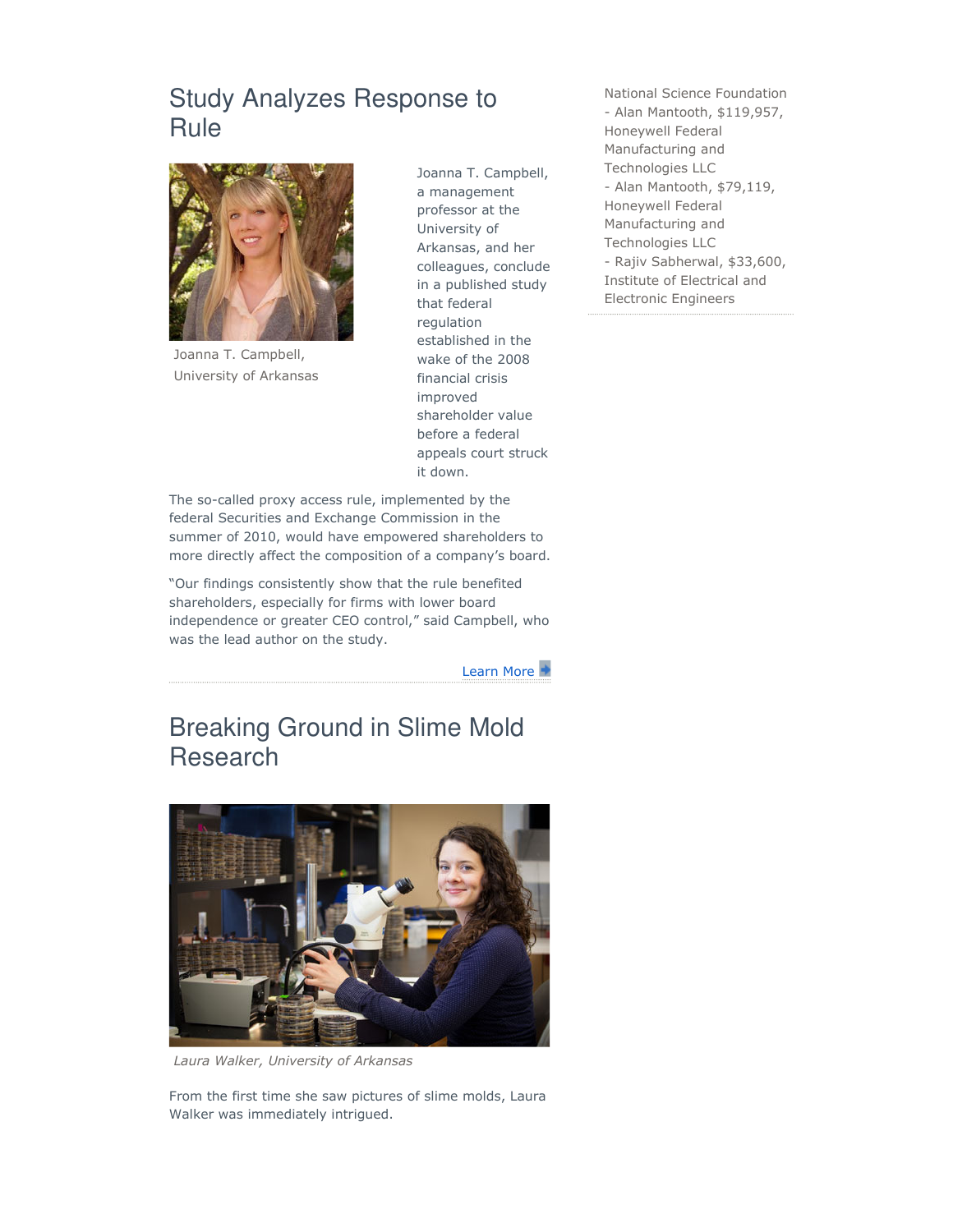"They are so cool and so pretty," said Walker, a graduate student at the University of Arkansas working towards a doctoral degree in the department of biological sciences. So far, she has identified six species never before recorded in Panama for her research project, titled "Soilinhabiting myxomycetes and their shifts in community structure across ecological gradients."

This past summer, Walker became the first scientist to collect slime molds from soils in Panama's Barro Colorado Nature Monument. In doing so, she became one of the first researchers to systematically take samples of slime molds, the most abundant predators of soil bacteria and fungi, in tropical soils.

Walker is involved with the Global Eumycetozoan Project at the University of Arkansas, an effort to compile a global inventory of slime molds spearheaded by Steve Stephenson and Fred Spiegel, both professors of biological sciences in the J. William Fulbright College of Arts and Sciences.

#### CONTACT US

Vice Provost for Research and Economic Development 205 Administration Building 1 University of Arkansas Fayetteville, AR 72701 479-575-2470

email us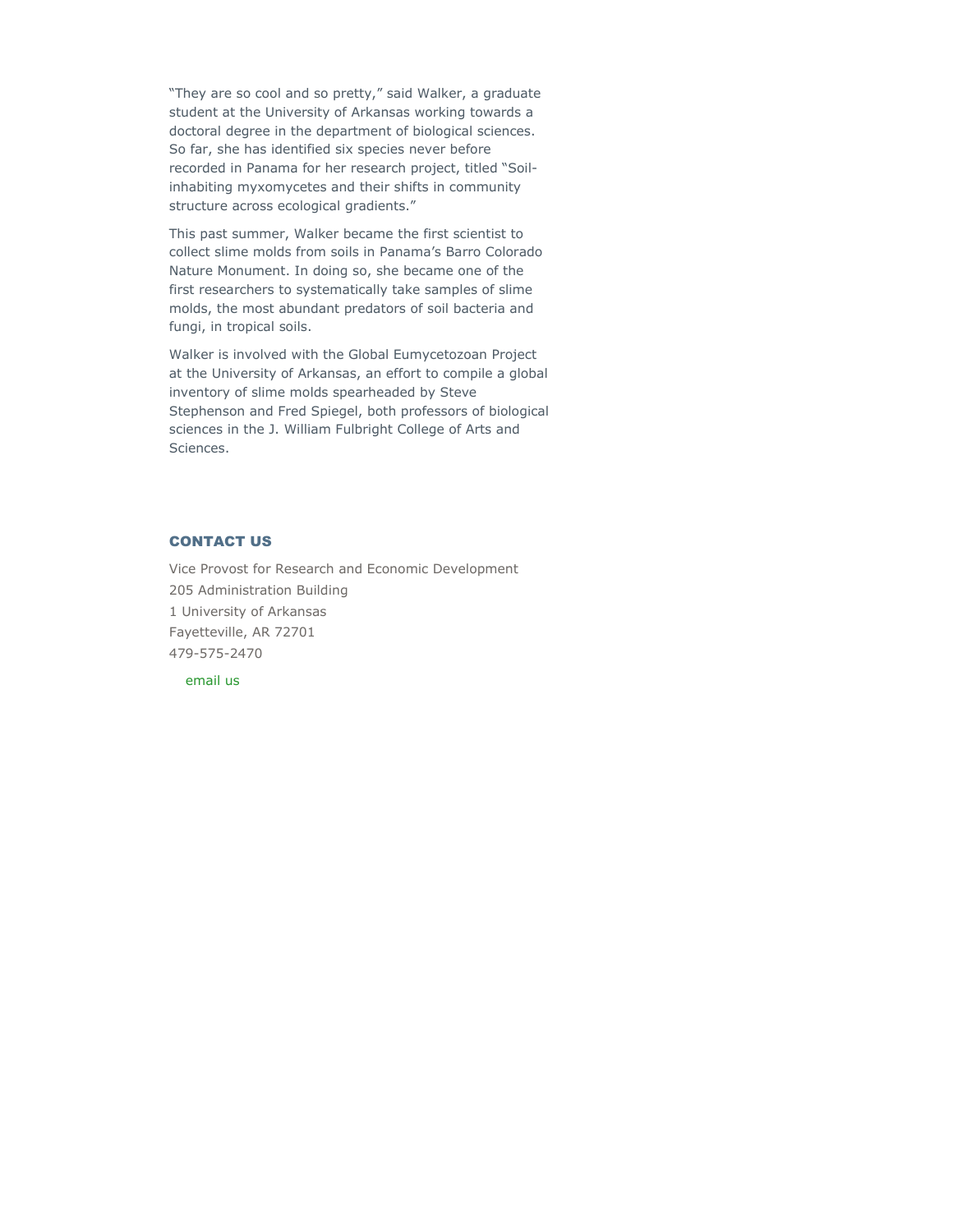# **University of Arkansas Arkansas Newswire**

# **New Study Shows Federal Proxy Rule Benefited Shareholders**

## **Markets responded well to corporate governance regulation**

Monday, December 17, 2012

FAYETTEVILLE, Ark. – A federal regulation established in the wake of the 2008 financial crisis improved shareholder value before a federal appeals court struck it down, according to a study by Joanna T. Campbell, a management professor at the University of Arkansas, and her colleagues.

The so-called proxy access rule,



Joanna T. Campbell

implemented by the federal Securities and Exchange Commission in the summer of 2010, would have empowered shareholders to more directly affect the composition of a company's board. The measure stemmed from the Dodd-Frank Act, the intended financial regulatory overhaul of Wall Street that aimed to improve the current corporate governance system.

In July 2011, the U.S. Court of Appeals for the District of Columbia Circuit rejected the commission's proxy access rule, calling it "arbitrary" and "capricious." The commission subsequently announced that it would not challenge the court's ruling.

"Our findings consistently show that the rule benefited shareholders, especially for firms with lower board independence or greater CEO control," Campbell said. "The exciting aspect of this study is that it has significant public policy implications. The appeals court said the commission did not conduct a sufficient economic analysis to show shareholder value creation as a result of this rule. That is exactly what our paper does. The results speak for themselves."